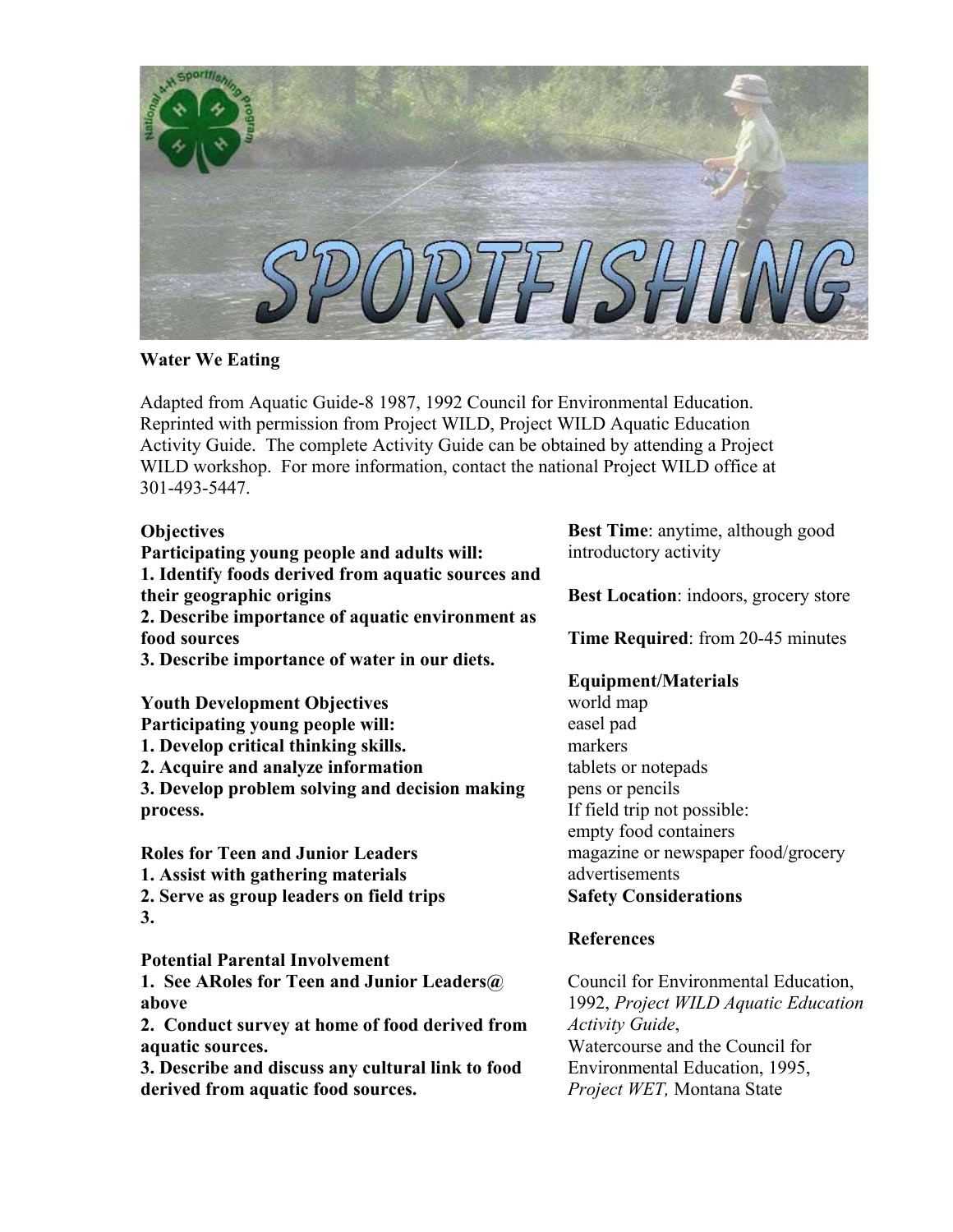University, Bozeman MT, 406-994- 5392

**Evaluation Activities/Suggestions** 

**1. Name five specific foods derived directly from aquatic sources. List their country or region of origin.** 

**2. Name an aquatic plant or aquatic animal that you can find in a local store and that is also found growing or living in your state.** 

**3. Name an aquatic product that is used in food production but is not necessarily eaten directly. How is it used.** 

**4. Describe three ways that aquatic habitats are important to humans as food sources.**

### **Lesson Outline**

### **Presentation Outline**

**Procedure**

prepare food.

A. Direct

- 1. fish, seafood products
- 2. ingredient

B. Indirect

1. irrigation

2. processing

IF FIELD TRIP IS POSSIBLE:

Field Trip Option

**BRAINSTORM A LIST** of all the things that they would expect to find in a supermarket or grocery that come directly from aquatic environments. They may need help with what constitutes an aquatic environment. Be inclusiveBeverything from ocean to pond, from swamp to river, is appropriate.

. Obtain permission from the manager of a local supermarket or grocery to bring your class to the store to find out how many things come from aquatic environments. Have the youth form threeperson team and **design a form to record information** on. Construct a mural of pictures and advertisements to show aquatic foods and their sources.

## II Teams record observations

# *For Younger Youth*

I. Water is used directly or indirectly to . Have youth **BRAINSTORM** the ways they use water in meals or meal preparation. **CATEGORIZE** the uses as indirect (washing food) and direct (ingredient, source of ingredient).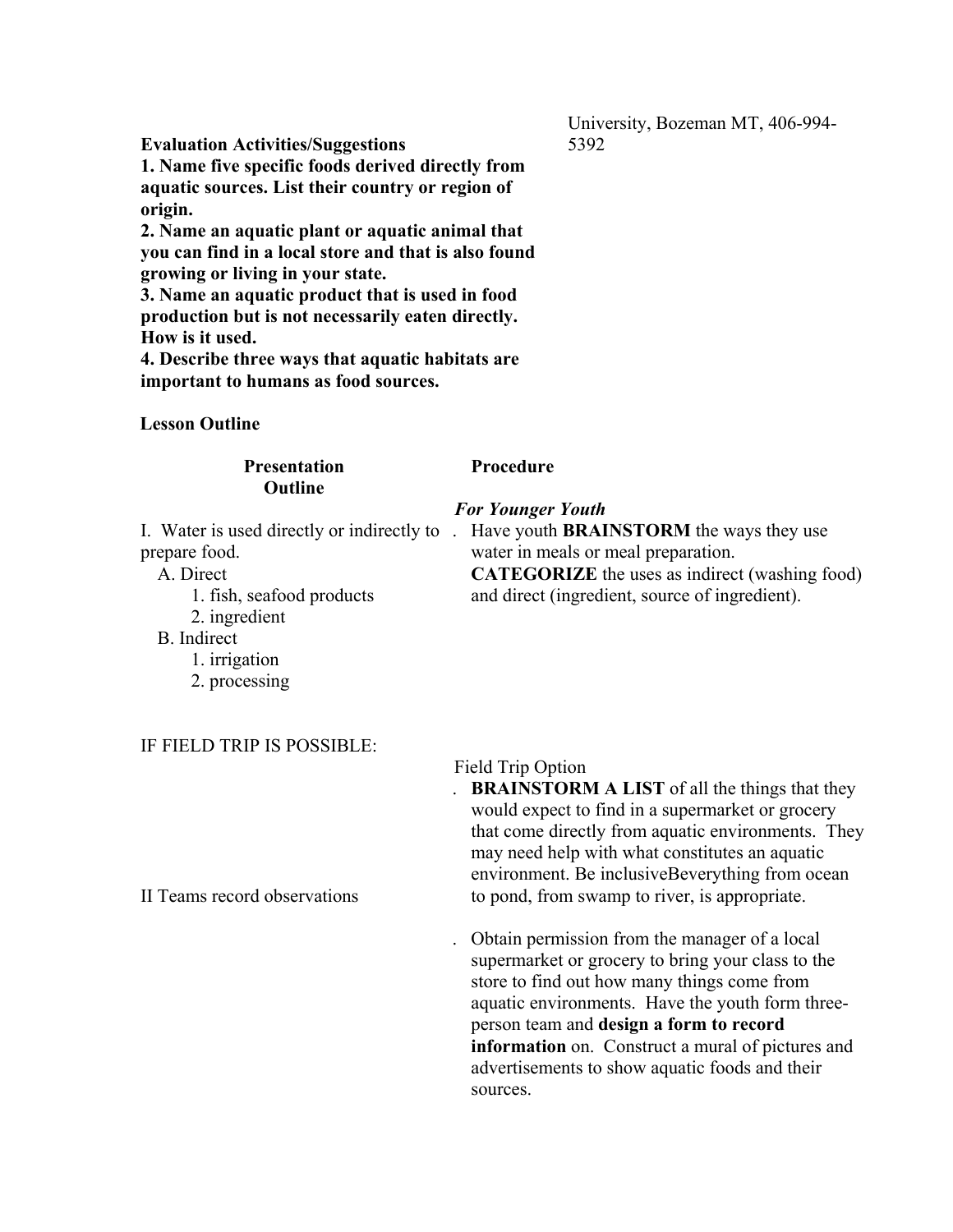- . **Compile a master a master list of aquaticallyderived products.** If necessary, do research to answer the following: Where do they com from? How are they obtained? Where and how are these products processed? How are they used.
- . On a world map **locate the origins of as many items** on the list above as possible.
- . Ask the youth to draw a picture of the aquatic food products they most like to eat, or make a collage of such products from magazine pictures.
- . Summarize the lesson by emphasizing how much every aspect of our lives depends upon aquatic environments. Point out that aquatic environments not only provide us with all the products the youth listed but they provide the natural home for countless life forms.

### *For Older Youth*:

- . Ask the youth to make a list of all the things that they would expect to find in a supermarket or grocery that come directly from aquatic environments. They may need help with what constitutes and aquatic environment. Be inclusiveBeverything from ocean to pond, from swamp to river, is appropriate.
- . Where possible, identify the product, its uses and its source of origin. One clipboard per team is adequate. They should trade off the task of recording. Assign each team of three a specific aisle to survey. Advise them of common courtesies such as carefully replacing items they examine. The entire class should visit the fresh and frozen fish counter, if there is one, and list the names of the fish and shellfish being sold. The frozen fish should also be listed. Canned fish and shellfish products should have the location of the cannery noted. When all this is completed, thank the manager and return to the school NOTE: if a field trip is not possible, you might use supermarket advertisements in newspapers as a source of aquatic products. Cupboards and pantries at home could be another source. You and/or the youth might bring a representative variety of items to school to show the diversity of foods and other goods people use from aquatic environments. Or, use photos from a variety of magazines.
- . **Compile a master list of aquatically-derived**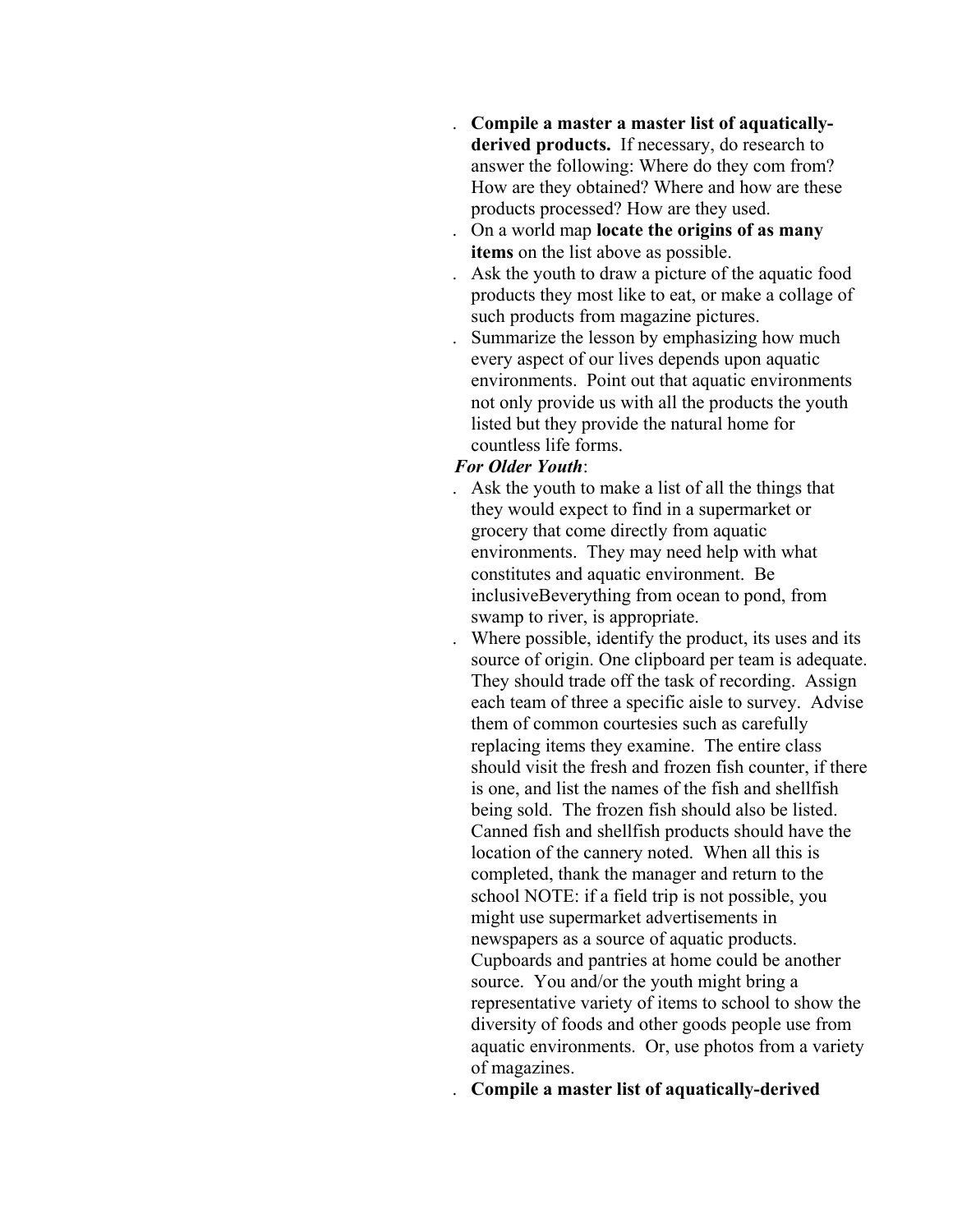**products**. If necessary, do research to answer the following: Where to they come from? How are they obtained? Where and how are these products processed? How are they used?

- . On a world map **locate the origins of as many items** on the list above as possible.
- . Have a **discussion or brainstorm a list of natural and human** activities that impact the availability of aquatic food products.
- . **Summarize** the lesson by emphasizing how much every aspect of our lives depends upon aquatic environments. Point out that aquatic environments not only provide us with all the products the youth listed, but they provide the natural homes for countless life forms.

### **Lesson Narrative**

### **Background**

Aquatic habitats (oceans, estuaries, marshes, lakes, rivers, etc.) provide humans with a wide array of products which are sold commercially. Some of these are obvious; e.g., fish, shellfish, wild and domestic rice, and cat food. Other items like fertilizer, soup stock, watercress, water chestnuts and vitamins are not so well know. Seaweed, for example, is a source of algin, carrageenan, and agarBused as stabilizers, thickeners and emulsifiers in hundreds of food products. These seaweed derivatives are used to make the texture of things like ice cream and shampoo smooth and creamy; and to help keep ingredients like the chocolate in chocolate milk in suspension. Certain types of seaweed, which are actually forms of algae, are consumed directly by humans. For example, nori is used in sushi, and irish moss, lauer and dulce (dulse) are used in other dishes. In another example, the meat in oysters is eaten directly by humans; oyster shells are ground up for use as calcium supplements for humans and poultry.

Another source of aquatic food products is aquaculture. Aquaculture is an ancient form of cultivating aquatic plants and animals for food. Early Egyptians raised fish for food in small ponds. Today china may have the most advanced aquaculture programs. Nearly 40% of the fish consumed in China comes from fish farms. N the United States, aquaculture produces many fish common to our markets. Perhaps as much as 99% of the rainbow trout consumed in the United States comes from aquaculture. As we use the terms, aquaculture typically refers to freshwater programs, and mariculture to marine programs, for raising aquatic plants and animals for commercial purposes. Catfish, lobster, shrimp, oysters and salmon are all examples of aquatic animals now being raised commercially through aquaculture and mariculture programs. The hatching and raising of aquatic animals for release in streams, lakes and oceans is also considered a form of either aquaculture or mariculture.